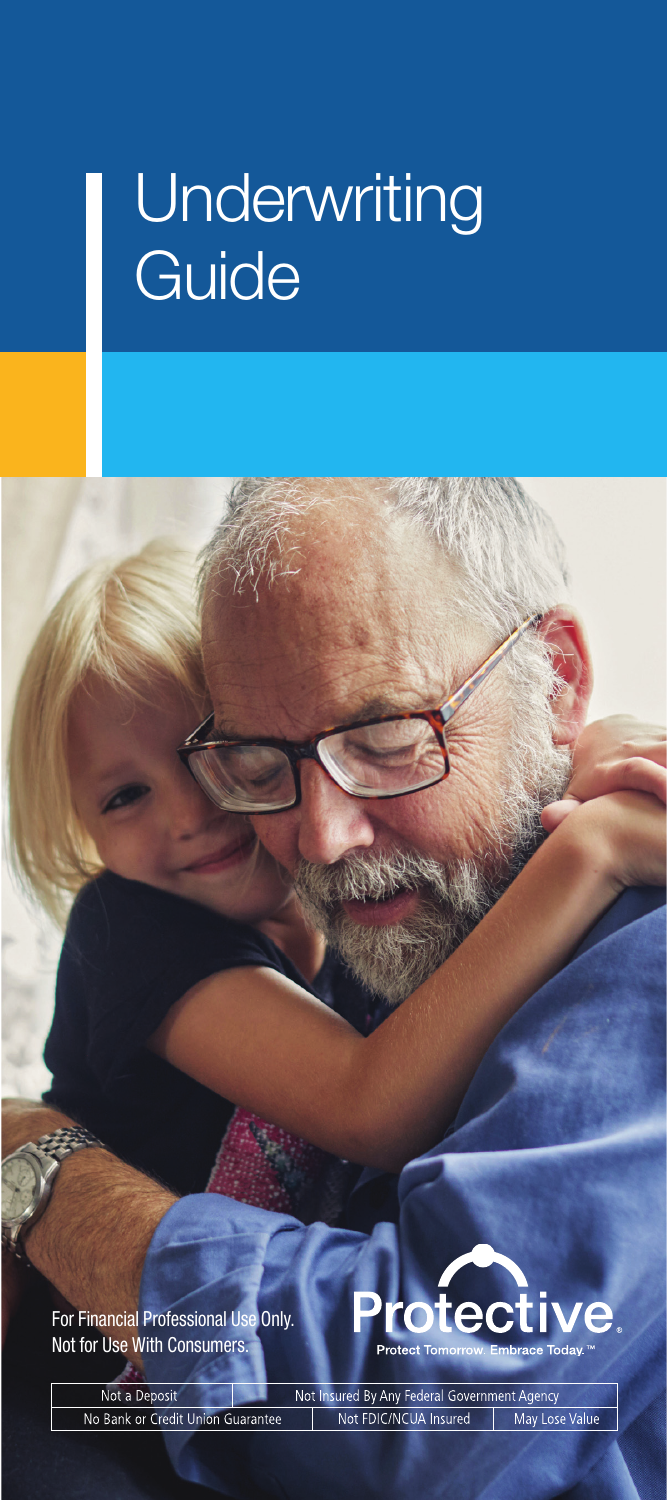# Table of Contents

| <b>Approved Paramedical Providers</b> |
|---------------------------------------|
|                                       |
|                                       |

| Medical and Financial Underwriting Requirements $4-5$ |
|-------------------------------------------------------|
|                                                       |
| Underwriting Criteria Over Age 70 8-9                 |
|                                                       |
|                                                       |
|                                                       |
| Foreign Travel & Foreign National Guidelines14-17     |

| <b>APPS/Portamedic</b><br>800-727-2101 · appslive.com |  |
|-------------------------------------------------------|--|
| <b>ExamOne</b><br>877-933-9261 • examone.com          |  |
|                                                       |  |

Only approved paramedical providers should be used when ordering exams for prospective clients. Exams completed by unapproved providers are not eligible for reimbursement, and may require a repeat examination by an approved provider. The Company will not pay for tests or requirements that we do not request, or for any test or requirements where we do not have a signed, formal application.

#### Physician Information

Name, address, and phone number of personal physician(s) will expedite underwriting. Attending Physician Statement may be required.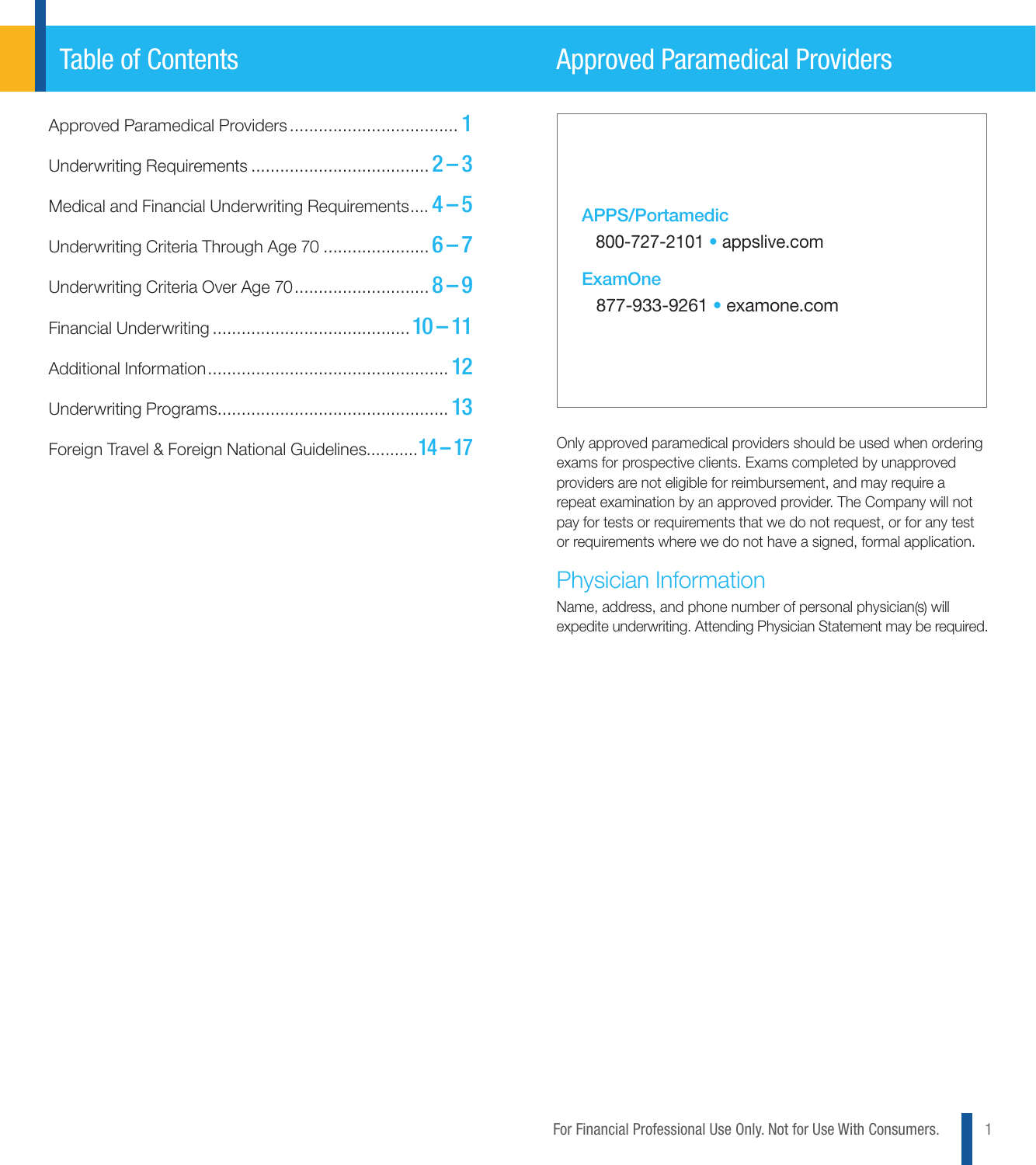NON-MEDICAL and MEDICAL REQUIREMENTS are determined by total "inforce" and "applied for" insurance with Protective Life, Protective Life and Annuity and any Protective subsidiary.

| <b>Abbreviation</b>    | <b>Description</b><br>(all ordered from field unless otherwise noted)                                                               |  |  |  |  |  |
|------------------------|-------------------------------------------------------------------------------------------------------------------------------------|--|--|--|--|--|
| BP                     | <b>Blood Profile</b>                                                                                                                |  |  |  |  |  |
| <b>EKG</b>             | Electrocardiogram                                                                                                                   |  |  |  |  |  |
| elR <sup>1</sup>       | Electronic Inspection Report                                                                                                        |  |  |  |  |  |
| UA                     | Urinalysis                                                                                                                          |  |  |  |  |  |
| IR <sup>1</sup>        | <b>Inspection Report</b>                                                                                                            |  |  |  |  |  |
| <b>NMD</b>             | Non-Medical Declaration - Requires completion of the Part<br>1A, Supplemental Application — Medical Declarations Form<br>ICC12-402. |  |  |  |  |  |
| <b>PM</b>              | Paramedical Exam                                                                                                                    |  |  |  |  |  |
| AODL <sup>5</sup>      | Part II, Supplemental Underwriting Application (Form ICC13-P226)                                                                    |  |  |  |  |  |
| LDCT                   | Landmark Drawing Copy Test                                                                                                          |  |  |  |  |  |
| MCAS <sup>1,5</sup>    | Minnesota Cognitive Acuity Screen                                                                                                   |  |  |  |  |  |
| NT-ProBNP <sup>1</sup> | N-Terminal Pro-B Type Natriuretic Peptide                                                                                           |  |  |  |  |  |
| <b>TPF</b>             | Third-Party Financials                                                                                                              |  |  |  |  |  |
| CFS                    | Confidential Financial Statement                                                                                                    |  |  |  |  |  |

# Rider Underwriting Requirement Calculation

| <b>Rider</b>                                                            | Percentage to multiply by<br>rider benefit to determine<br>requirements |
|-------------------------------------------------------------------------|-------------------------------------------------------------------------|
| <b>Accidental Death Benefit Rider</b>                                   | N/A                                                                     |
| Children's Term Rider <sup>3</sup>                                      | 100%                                                                    |
| <b>ExtendCare Accelerated Death</b><br><b>Benefit Rider<sup>5</sup></b> | N/A                                                                     |
| <b>Income Provider Option</b>                                           | Total payout amount                                                     |
| <b>Lapse Protection Rider</b>                                           | N/A                                                                     |
| <b>Overloan Protection Rider</b>                                        | N/A                                                                     |
| Protected Insurability Rider <sup>2, 4</sup>                            | 50%                                                                     |
| <b>Split Option Endorsement</b>                                         | N/A                                                                     |
| <b>Waiver of Specified Premium Rider</b>                                | N/A                                                                     |

1 Requirement ordered by Home Office.

- <sup>2</sup> If the rider insured is on the base insured, the adjusted rider benefit is added to the base face amount to determine the requirements.
- <sup>3</sup> If the rider insured is another individual (spouse or child), the adjusted rider benefit is used for the requirements table.
- <sup>4</sup> PIR benefit amount is the total for all option dates.
- <sup>5</sup> ExtendCare riders require AODL and MCAS at ages 65 and above, all amounts. AODL will not be completed automatically for ages 65 – 70 and must be added to the exam order.

## ExtendCare Underwriting Requirements (Ages 65 & Above)

- Part II, Supplemental Underwriting Application (Form ICC13-P226) to be completed by the insurance medical examiner. Please note this will not be completed automatically for ages 65 – 70 and must be added to the exam order.
- Minnesota Cognitive Acuity Screen (MCAS), administered by LTCG, will be ordered by the Home Office.

# NT-ProBNP Testing Parameters:

| Applicants ages $51 - 60$ | $$500,001+$      |
|---------------------------|------------------|
| Applicants ages $61+$     | All Face Amounts |

# Attending Physician's Statement Guidelines

An APS should be ordered for physical exams within the timeframes indicated below.

| Age       | \$50,000<br>to<br>\$250,000 | \$250,001<br>to<br>\$500,000 | \$500,001<br>to<br>\$1,000,000 | \$1,000,001<br>\$3,000,000 | \$3,000,001<br>\$5,000,000 | \$5,000,001<br>and<br><b>up</b> |
|-----------|-----------------------------|------------------------------|--------------------------------|----------------------------|----------------------------|---------------------------------|
| $0 - 39$  | 2 weeks                     | 1 month                      | 1 month                        | 6 months                   | 1 vear                     | Any                             |
| $40 - 49$ | 1 month                     | 3 months                     | 3 months                       | 6 months                   | 1 year                     | Any                             |
|           | $50 - 60$ 2 months          | 3 months                     | 1 year                         | 2 years                    | 2 years                    | Any                             |
| $61+$     | Any                         | Any                          | Any                            | Any                        | Any                        | Any                             |

For ages 60 and below, an APS is generally not required for the following routine exams (as long as they are noted to be normal): employment, FAA, OB/GYN check-ups, pregnancy/delivery, or school physicals.

Please note that an APS will be required for all proposed insureds over the age of 60, regardless of the face amount and the proposed insured must receive age-appropriate routine health care in order to be considered for coverage.

For all TeleLife® cases, the Home Office will order the APS.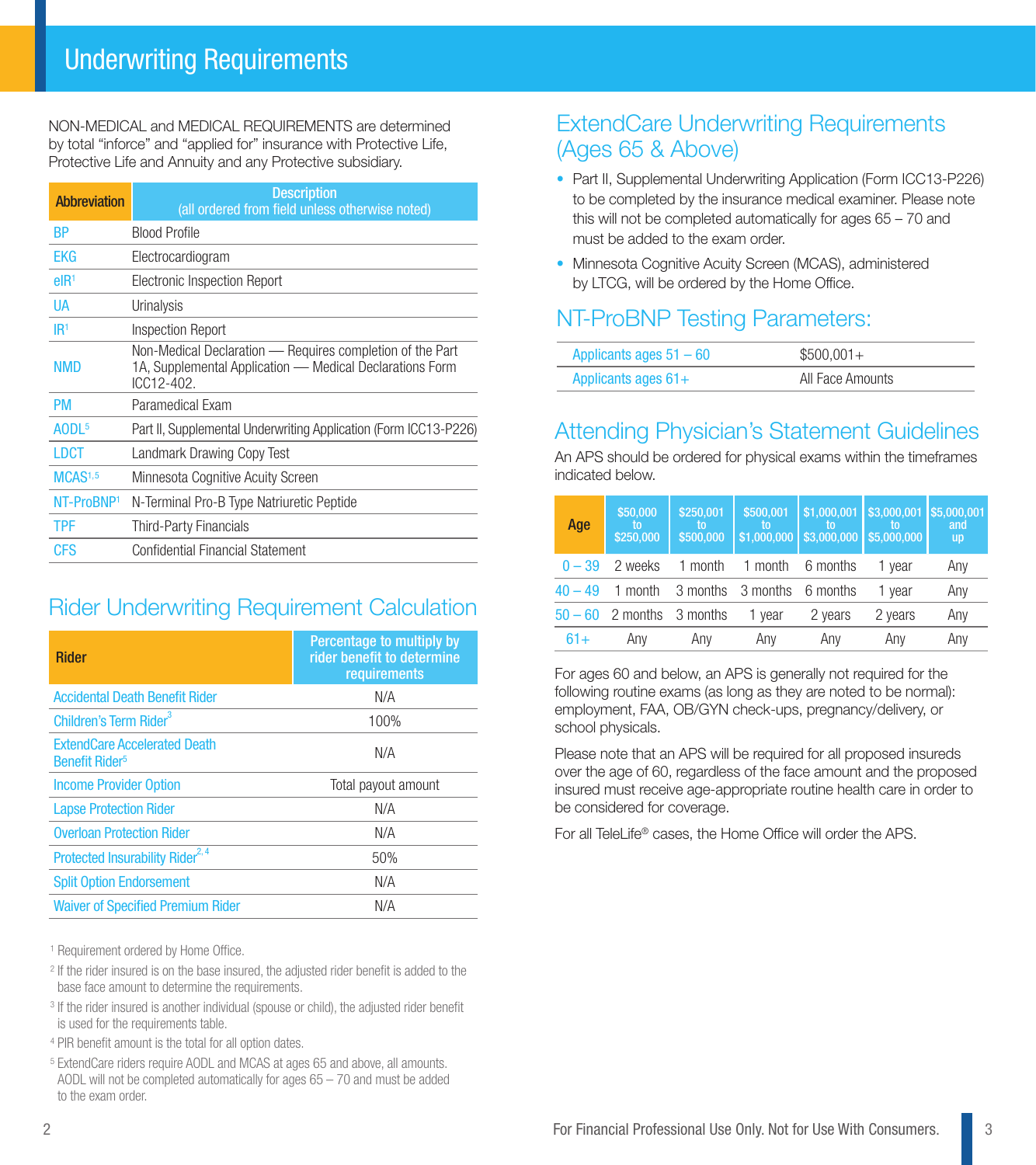# Medical and Financial Underwriting Requirements<sup>1</sup>

|                               | <b>Age Nearest Birthday</b>                          |                                                                                               |                                                                                               |                                                                                                            |                                                                                                             |                                                                                                            |                                                                                                                                                               |
|-------------------------------|------------------------------------------------------|-----------------------------------------------------------------------------------------------|-----------------------------------------------------------------------------------------------|------------------------------------------------------------------------------------------------------------|-------------------------------------------------------------------------------------------------------------|------------------------------------------------------------------------------------------------------------|---------------------------------------------------------------------------------------------------------------------------------------------------------------|
| <b>Face Amount</b>            | AGES $0 - 15$                                        | AGES 16 - 35                                                                                  | AGES 36 - 40                                                                                  | AGES $41 - 50$                                                                                             | AGES $51 - 60$                                                                                              | AGES $61 - 70^2$                                                                                           | <b>AGES 71 AND OVER</b>                                                                                                                                       |
| \$0 to<br>\$49,999            | <b>NMD</b>                                           | <b>PM</b><br><b>UA</b><br>MVR <sup>3</sup>                                                    | <b>PM</b><br><b>UA</b><br>MVR <sup>3</sup>                                                    | <b>PM</b><br><b>UA</b><br>MVR <sup>3</sup>                                                                 | <b>PM</b><br><b>UA</b><br>MVR <sup>3</sup>                                                                  | <b>PM</b><br><b>UA</b><br>MVR <sup>3</sup>                                                                 | <b>PM</b><br><b>BP</b><br><b>UA</b><br>elR <sup>3</sup><br>MVR <sup>3</sup><br><b>AODL</b><br>MCAS <sup>3</sup><br><b>LDCT</b>                                |
| \$50,000<br>to \$99,999       | <b>NMD</b>                                           | <b>BP</b><br><b>PM</b><br>MVR <sup>3</sup><br><b>UA</b>                                       | <b>PM</b><br><b>BP</b><br>MVR <sup>3</sup><br><b>UA</b>                                       | <b>PM</b><br><b>BP</b><br><b>UA</b><br>MVR <sup>3</sup>                                                    | <b>BP</b><br><b>PM</b><br>MVR <sup>3</sup><br>UA                                                            | <b>BP</b><br><b>PM</b><br>MVR <sup>3</sup><br><b>UA</b>                                                    | <b>BP</b><br><b>PM</b><br><b>UA</b><br>elR <sup>3</sup><br>MVR <sup>3</sup><br><b>AODL</b><br>MCAS <sup>3</sup><br><b>LDCT</b>                                |
| \$100,000<br>to \$150,000     | <b>NMD</b>                                           | <b>PM</b><br><b>BP</b><br>MVR <sup>3</sup><br><b>UA</b>                                       | <b>PM</b><br><b>BP</b><br>MVR <sup>3</sup><br><b>UA</b>                                       | <b>PM</b><br><b>BP</b><br><b>UA</b><br>MVR <sup>3</sup>                                                    | <b>BP</b><br><b>PM</b><br>UA<br>MVR <sup>3</sup>                                                            | <b>BP</b><br><b>PM</b><br><b>UA</b><br>MVR <sup>3</sup>                                                    | <b>BP</b><br><b>PM</b><br><b>UA</b><br>elR <sup>3</sup><br><b>AODL</b><br>MVR <sup>3</sup><br>MCAS <sup>3</sup><br><b>LDCT</b>                                |
| \$150,001<br>to \$250,000     | <b>NMD</b>                                           | <b>BP</b><br><b>PM</b><br>MVR <sup>3</sup><br><b>UA</b>                                       | <b>BP</b><br><b>PM</b><br>MVR <sup>3</sup><br><b>UA</b>                                       | <b>BP</b><br><b>PM</b><br>MVR <sup>3</sup><br><b>UA</b>                                                    | <b>PM</b><br><b>BP</b><br>MVR <sup>3</sup><br>UA                                                            | <b>BP</b><br><b>PM</b><br>MVR <sup>3</sup><br><b>UA</b>                                                    | <b>BP</b><br>PM<br><b>UA</b><br>MVR <sup>3</sup><br>elR <sup>3</sup><br><b>EKG</b><br>MCAS <sup>3</sup><br><b>AODL</b><br><b>LDCT</b>                         |
| \$250,001<br>to \$500,000     | <b>NMD</b><br><b>APS</b>                             | <b>BP</b><br><b>PM</b><br><b>UA</b><br>MVR <sup>3</sup>                                       | <b>BP</b><br><b>PM</b><br>UA<br>MVR <sup>3</sup>                                              | <b>BP</b><br><b>PM</b><br>UA<br>MVR <sup>3</sup>                                                           | <b>PPM</b><br><b>BP</b><br>MVR <sup>3</sup><br>UA                                                           | PM<br><b>BP</b><br><b>UA</b><br>MVR <sup>3</sup>                                                           | <b>BP</b><br><b>PM</b><br><b>UA</b><br><b>EKG</b><br>MVR <sup>3</sup><br>elR <sup>3</sup><br>MCAS <sup>3</sup><br><b>AODL</b><br><b>LDCT</b>                  |
| \$500,001<br>to \$1,000,000   | <b>NMD</b><br><b>APS</b>                             | <b>BP</b><br><b>PM</b><br><b>UA</b><br>MVR <sup>3</sup>                                       | <b>BP</b><br><b>PM</b><br><b>UA</b><br>MVR <sup>3</sup>                                       | <b>BP</b><br><b>PM</b><br>MVR <sup>3</sup><br><b>UA</b>                                                    | <b>BP</b><br><b>PM</b><br>UA<br>MVR <sup>3</sup>                                                            | PM<br><b>BP</b><br>MVR <sup>3</sup><br><b>UA</b>                                                           | <b>PM</b><br><b>BP</b><br><b>UA</b><br>MVR <sup>3</sup><br>elR <sup>3</sup><br><b>EKG</b><br><b>AODL</b><br><b>LDCT</b><br><b>MCAS</b>                        |
| \$1,000,001<br>to \$2,000,000 | <b>NMD</b><br><b>APS</b>                             | <b>BP</b><br><b>PM</b><br>MVR <sup>3</sup><br><b>UA</b>                                       | <b>PM</b><br><b>BP</b><br>MVR <sup>3</sup><br><b>UA</b>                                       | <b>PM</b><br><b>BP</b><br>MVR <sup>3</sup><br><b>UA</b>                                                    | <b>BP</b><br><b>PM</b><br>MVR <sup>3</sup><br>UA                                                            | <b>PM</b><br><b>BP</b><br>MVR <sup>3</sup><br><b>UA</b><br>elR <sup>3</sup>                                | <b>BP</b><br><b>UA</b><br>PM<br><b>EKG</b><br>MVR <sup>3</sup><br>IR <sup>3</sup><br><b>MCAS</b><br><b>AODL</b><br><b>LDCT</b>                                |
| \$2,000,001<br>to \$3,000,000 | <b>NMD</b><br><b>APS</b>                             | <b>BP</b><br><b>PM</b><br>MVR <sup>3</sup><br><b>UA</b>                                       | <b>BP</b><br><b>PM</b><br>MVR <sup>3</sup><br><b>UA</b>                                       | <b>BP</b><br><b>PM</b><br><b>UA</b><br>MVR <sup>3</sup>                                                    | PM<br><b>BP</b><br><b>UA</b><br>MVR <sup>3</sup>                                                            | <b>BP</b><br><b>PM</b><br>MVR <sup>3</sup><br><b>UA</b><br>elR <sup>3</sup>                                | <b>BP</b><br><b>UA</b><br><b>PM</b><br>MVR <sup>3</sup><br>IR <sup>3</sup><br><b>EKG</b><br><b>MCAS</b><br><b>AODL</b><br><b>LDCT</b>                         |
| \$3,000,001<br>to \$5,000,000 | <b>NMD</b><br><b>APS</b>                             | <b>BP</b><br><b>PM</b><br>MVR <sup>3</sup><br><b>UA</b><br>elR <sup>3</sup>                   | <b>PM</b><br><b>BP</b><br>MVR <sup>3</sup><br><b>UA</b><br>elR <sup>3</sup>                   | <b>PM</b><br><b>BP</b><br>MVR <sup>3</sup><br><b>UA</b><br>elR <sup>3</sup>                                | <b>PM</b><br><b>BP</b><br>MVR <sup>3</sup><br><b>UA</b><br>elR <sup>3</sup>                                 | <b>BP</b><br><b>PM</b><br>MVR <sup>3</sup><br><b>UA</b><br>elR <sup>3</sup>                                | <b>BP</b><br><b>UA</b><br><b>PM</b><br>MVR <sup>3</sup><br><b>CFS</b><br><b>EKG</b><br>IR <sup>3</sup><br><b>AODL</b><br><b>LDCT</b><br>MCAS <sup>3</sup>     |
| \$5,000,001<br>to 10,000,000  | <b>APS</b><br><b>NMD</b><br><b>CFS</b><br><b>TPF</b> | <b>BP</b><br><b>UA</b><br><b>PM</b><br>MVR <sup>3</sup> CFS<br><b>TPF</b><br>elR <sup>3</sup> | <b>BP</b><br><b>PM</b><br><b>UA</b><br>MVR <sup>3</sup> CFS<br><b>TPF</b><br>elR <sup>3</sup> | <b>BP</b><br><b>PM</b><br><b>UA</b><br>$MVR3$ CFS<br><b>TPF</b><br>elR <sup>3</sup>                        | <b>BP</b><br><b>PM</b><br><b>UA</b><br><b>EKG</b><br>MVR <sup>3</sup> CFS<br>elR <sup>3</sup><br><b>TPF</b> | <b>BP</b><br><b>PM</b><br><b>UA</b><br>$MVR3$ CFS<br><b>EKG</b><br><b>TPF</b><br>elR <sup>3</sup>          | <b>BP</b><br><b>PM</b><br><b>UA</b><br>MVR <sup>3</sup><br><b>AODL</b><br><b>EKG</b><br>MCAS <sup>3</sup> CFS<br><b>LDCT</b><br>IR <sup>3</sup><br><b>TPF</b> |
| \$10,000,001<br>and up        | <b>APS</b><br><b>NMD</b><br><b>TPF</b><br><b>CFS</b> | <b>BP</b><br><b>UA</b><br><b>PM</b><br>MVR <sup>3</sup> CFS<br><b>TPF</b><br>IR <sup>3</sup>  | <b>BP</b><br><b>PM</b><br><b>UA</b><br>MVR <sup>3</sup> CFS<br><b>TPF</b><br>IR <sup>3</sup>  | <b>PM</b><br><b>BP</b><br><b>UA</b><br>MVR <sup>3</sup> CFS<br><b>EKG</b><br><b>TPF</b><br>IR <sup>3</sup> | <b>PM</b><br><b>BP</b><br><b>UA</b><br><b>EKG</b><br>MVR <sup>3</sup> CFS<br><b>TPF</b><br>IR <sup>3</sup>  | <b>BP</b><br><b>PM</b><br><b>UA</b><br>MVR <sup>3</sup> CFS<br><b>EKG</b><br><b>TPF</b><br>IR <sup>3</sup> | <b>BP</b><br><b>UA</b><br><b>PM</b><br>MVR <sup>3</sup><br><b>AODL</b><br>EKG<br>MCAS <sup>3</sup> CFS<br>LDCT<br>IR <sup>3</sup><br><b>TPF</b>               |

<sup>1</sup> Additional underwriting requirements may be requested by the Home Office. This may include an Rx Database check, credit report, criminal record check or other information necessary to underwrite the risk.

<sup>2</sup> For clients aged 65 – 70 who add the ExtendCare Rider, the Supplemental Underwriting Application (Form ICC13-P226) must be added to the exam order. Please see page 3 for more details.

<sup>3</sup> Requirement ordered by the Home Office.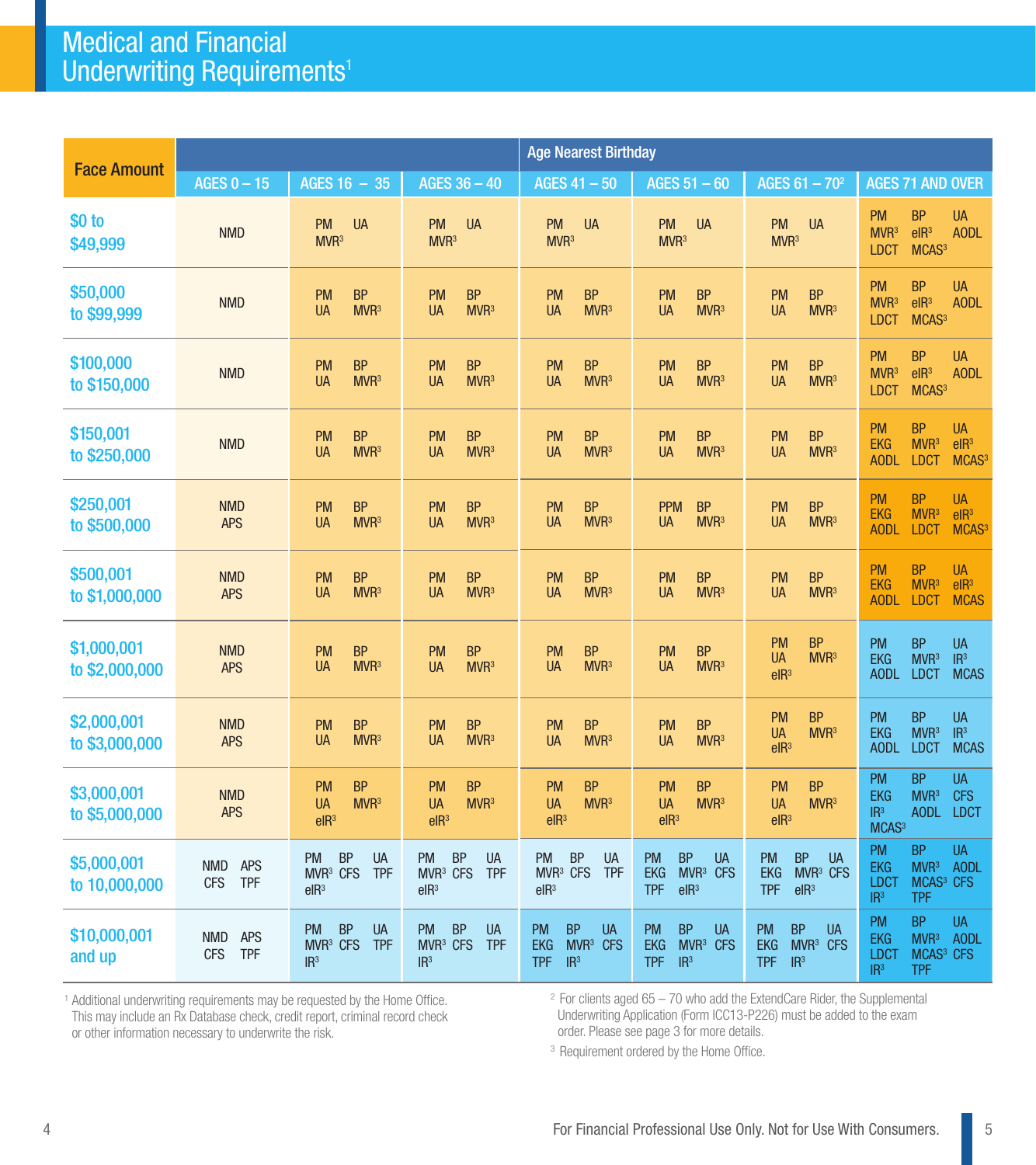## Select Preferred Guidelines

| No nicotine use for the past 5 years (urine nicotine negative).<br>Will allow up to 12 celebratory cigars over the past 12 months<br>if usage is admitted on the application and/or medical examination<br>and the current urine specimen is negative for nicotine.                    |                                                                                                                                                                                                                                                                  |                                                                          |                                                                                                      |                                                                          |                                                                                                                                                                                                                                                                                                                                                                                                                     |  |  |
|----------------------------------------------------------------------------------------------------------------------------------------------------------------------------------------------------------------------------------------------------------------------------------------|------------------------------------------------------------------------------------------------------------------------------------------------------------------------------------------------------------------------------------------------------------------|--------------------------------------------------------------------------|------------------------------------------------------------------------------------------------------|--------------------------------------------------------------------------|---------------------------------------------------------------------------------------------------------------------------------------------------------------------------------------------------------------------------------------------------------------------------------------------------------------------------------------------------------------------------------------------------------------------|--|--|
| No more than one moving violation in the last three years.<br>No DUI or reckless driving in the last five years.                                                                                                                                                                       |                                                                                                                                                                                                                                                                  |                                                                          |                                                                                                      |                                                                          |                                                                                                                                                                                                                                                                                                                                                                                                                     |  |  |
| No history of or death from cancer <sup>1</sup> , heart disease, or any<br>cardiac-related condition, of either natural parent or sibling prior<br>to age 60. Waived if the applicant is actual age 60 or older<br>unless both natural parents died from one of the same preceding     |                                                                                                                                                                                                                                                                  |                                                                          |                                                                                                      |                                                                          |                                                                                                                                                                                                                                                                                                                                                                                                                     |  |  |
|                                                                                                                                                                                                                                                                                        |                                                                                                                                                                                                                                                                  |                                                                          |                                                                                                      |                                                                          |                                                                                                                                                                                                                                                                                                                                                                                                                     |  |  |
|                                                                                                                                                                                                                                                                                        | Average from current medical exam and history readings within<br>the last year do not exceed 135/85 through age 60 or 140/85<br>for ages $61 - 70$ . Treated blood pressure must be controlled and<br>stable on treatment based on exam readings and Rx records. |                                                                          |                                                                                                      |                                                                          |                                                                                                                                                                                                                                                                                                                                                                                                                     |  |  |
|                                                                                                                                                                                                                                                                                        |                                                                                                                                                                                                                                                                  |                                                                          |                                                                                                      |                                                                          |                                                                                                                                                                                                                                                                                                                                                                                                                     |  |  |
| No hazardous sports or avocations, such as hang gliding,<br>ballooning, motorized racing, parachuting, or SCUBA diving within<br>the last three years. Recreational SCUBA diving up to depths of<br>100 feet is acceptable. Exclusions will be permitted for qualification,            |                                                                                                                                                                                                                                                                  |                                                                          |                                                                                                      |                                                                          |                                                                                                                                                                                                                                                                                                                                                                                                                     |  |  |
| Not a private pilot or participant in aviation activities. Pilot and<br>crew members on regularly scheduled passenger flights on major<br>airlines are acceptable if not engaged in any other flying activities.<br>Exclusions will be permitted for qualification, where jurisdiction |                                                                                                                                                                                                                                                                  |                                                                          |                                                                                                      |                                                                          |                                                                                                                                                                                                                                                                                                                                                                                                                     |  |  |
|                                                                                                                                                                                                                                                                                        |                                                                                                                                                                                                                                                                  |                                                                          |                                                                                                      |                                                                          |                                                                                                                                                                                                                                                                                                                                                                                                                     |  |  |
|                                                                                                                                                                                                                                                                                        |                                                                                                                                                                                                                                                                  |                                                                          |                                                                                                      |                                                                          |                                                                                                                                                                                                                                                                                                                                                                                                                     |  |  |
|                                                                                                                                                                                                                                                                                        |                                                                                                                                                                                                                                                                  |                                                                          |                                                                                                      | <b>Height/Weight</b>                                                     |                                                                                                                                                                                                                                                                                                                                                                                                                     |  |  |
| 4'7''                                                                                                                                                                                                                                                                                  | 120                                                                                                                                                                                                                                                              | 5'5''                                                                    | 168                                                                                                  | 6'3''                                                                    | 224                                                                                                                                                                                                                                                                                                                                                                                                                 |  |  |
| 4'8"                                                                                                                                                                                                                                                                                   | 125                                                                                                                                                                                                                                                              | 5'6''                                                                    | 173                                                                                                  | 6'4"                                                                     | 230                                                                                                                                                                                                                                                                                                                                                                                                                 |  |  |
|                                                                                                                                                                                                                                                                                        |                                                                                                                                                                                                                                                                  |                                                                          |                                                                                                      |                                                                          | 236                                                                                                                                                                                                                                                                                                                                                                                                                 |  |  |
| 4'10"                                                                                                                                                                                                                                                                                  | 134                                                                                                                                                                                                                                                              | 5'8"                                                                     | 184                                                                                                  | 6'6''                                                                    | 242                                                                                                                                                                                                                                                                                                                                                                                                                 |  |  |
|                                                                                                                                                                                                                                                                                        |                                                                                                                                                                                                                                                                  | 5'9''                                                                    | 190                                                                                                  | 6'7''                                                                    | 249                                                                                                                                                                                                                                                                                                                                                                                                                 |  |  |
| 4'11"                                                                                                                                                                                                                                                                                  | 139                                                                                                                                                                                                                                                              |                                                                          |                                                                                                      |                                                                          |                                                                                                                                                                                                                                                                                                                                                                                                                     |  |  |
| 5'0''                                                                                                                                                                                                                                                                                  | 143                                                                                                                                                                                                                                                              | 5'10"                                                                    | 195                                                                                                  | 6'8"                                                                     | 255                                                                                                                                                                                                                                                                                                                                                                                                                 |  |  |
| 5"1"                                                                                                                                                                                                                                                                                   | 148                                                                                                                                                                                                                                                              | 5'11"                                                                    | 201                                                                                                  | 6'9''                                                                    | 261                                                                                                                                                                                                                                                                                                                                                                                                                 |  |  |
| 5"2"<br>5'3''                                                                                                                                                                                                                                                                          | 153<br>158                                                                                                                                                                                                                                                       | 6'0''<br>6'1''                                                           | 206<br>212                                                                                           | 6'10"<br>6'11"                                                           | 268<br>274                                                                                                                                                                                                                                                                                                                                                                                                          |  |  |
|                                                                                                                                                                                                                                                                                        | approved.<br>4'9''                                                                                                                                                                                                                                               | permanent residence.<br>(male or female):<br><b>Height/Weight</b><br>129 | impairments prior to age 60.<br>or alcohol/substance abuse.<br>where jurisdiction approved.<br>5'7'' | and Cholesterol/HDL Ratio is 4.5 or less.<br><b>Height/Weight</b><br>179 | Standard risk medically and no ratable occupational hazard.<br>No other adverse underwriting considerations per underwriting<br>judgment, to include; cancer, heart disease, stroke, diabetes,<br>Total Cholesterol not greater than 275 including treated cholesterol<br>Citizen of U.S. (including Puerto Rico) or Canada or proof of<br>Weight in pounds does not exceed limit shown on the chart below<br>6'5'' |  |  |

<sup>1</sup> Family history cancers are limited to those types that clearly demonstrate a genetic predisposition, i.e. breast, colon, prostate, ovarian, melanoma, lung cancer.

#### Preferred Guidelines

| <b>Nicotine</b>                     | No nicotine use of any kind during the last 24 months (urine<br>specimen negative). Will allow up to 24 celebratory cigars over<br>the past 12 months if usage is admitted on the application and/<br>or medical examination and the current urine specimen is negative<br>for nicotine.                                                                                                                                                                                                                      |               |                                 |                      |                                                                     |                                                                      |  |
|-------------------------------------|---------------------------------------------------------------------------------------------------------------------------------------------------------------------------------------------------------------------------------------------------------------------------------------------------------------------------------------------------------------------------------------------------------------------------------------------------------------------------------------------------------------|---------------|---------------------------------|----------------------|---------------------------------------------------------------------|----------------------------------------------------------------------|--|
| <b>Driving</b>                      | No more than two moving violations in the last three years.<br>No DUI or reckless driving in the last five years.                                                                                                                                                                                                                                                                                                                                                                                             |               |                                 |                      |                                                                     |                                                                      |  |
| <b>Family History</b>               | No death from cancer <sup>1</sup> , heart disease, or any cardiac-related<br>condition, of either natural parent or sibling prior to age 60. Waived<br>if the applicant is actual age 60 or older unless both natural parents<br>died from one of the same preceding impairments prior to age 60.                                                                                                                                                                                                             |               |                                 |                      |                                                                     |                                                                      |  |
|                                     | * Family history cancers are limited to those types that clearly                                                                                                                                                                                                                                                                                                                                                                                                                                              |               | ovarian, melanoma, lung cancer. |                      | demonstrate a genetic predisposition, i.e. breast, colon, prostate, |                                                                      |  |
| <b>Basic</b><br><b>Insurability</b> | Standard risk medically and no ratable occupational hazard.<br>No other adverse underwriting considerations per underwriting<br>judgment, to include; cancer, heart disease, stroke, diabetes,<br>or alcohol/substance abuse.                                                                                                                                                                                                                                                                                 |               |                                 |                      |                                                                     |                                                                      |  |
| <b>Blood Pressure</b>               | Average from current medical exam and history readings within<br>the last year do not exceed 140/90 through age 60 or 150/90<br>for ages $61 - 70$ . Treated blood pressure must be controlled<br>and stable on treatment based on exam readings and Rx records.                                                                                                                                                                                                                                              |               |                                 |                      |                                                                     |                                                                      |  |
| <b>Cholesterol</b>                  | and Cholesterol/HDL Ratio is 5.5 or less.                                                                                                                                                                                                                                                                                                                                                                                                                                                                     |               |                                 |                      |                                                                     | Total Cholesterol not greater than 275 including treated cholesterol |  |
| <b>Hazardous</b><br><b>Sports</b>   | No hazardous sports or avocations, such as hang gliding, ballooning,<br>motorized racing, parachuting, or SCUBA diving within the last<br>three years. Recreational SCUBA diving up to depths of 100 feet<br>is acceptable. Exclusions will be permitted for qualification, where<br>jurisdiction approved.                                                                                                                                                                                                   |               |                                 |                      |                                                                     |                                                                      |  |
| <b>Aviation</b>                     | Pilot and crewmembers on regularly scheduled passenger flights<br>on major airlines are acceptable if not engaged in any other flying<br>activities. Private pilots acceptable if the following requirements<br>are met:<br>• Ages $27 - 65$<br>• 400 solo hours<br>$\bullet$ 26 - 200 hours annually<br>• Flying in the US and Canada Only<br>• Possesses IFR or ATR<br>• Clean MVR<br>• No abnormal liver function tests<br>Exclusions will be permitted for qualification, where jurisdiction<br>approved. |               |                                 |                      |                                                                     |                                                                      |  |
| <b>Residence</b>                    | Citizen of U.S. <i>(including Puerto Rico)</i> or Canada or proof of<br>permanent residence.                                                                                                                                                                                                                                                                                                                                                                                                                  |               |                                 |                      |                                                                     |                                                                      |  |
|                                     | Weight in pounds does not exceed limit shown on the chart below<br>(male or female):                                                                                                                                                                                                                                                                                                                                                                                                                          |               |                                 |                      |                                                                     |                                                                      |  |
|                                     |                                                                                                                                                                                                                                                                                                                                                                                                                                                                                                               | Height/Weight |                                 | <b>Height/Weight</b> |                                                                     | <b>Height/Weight</b>                                                 |  |
|                                     | 4'7''                                                                                                                                                                                                                                                                                                                                                                                                                                                                                                         | 129           | 5'5''                           | 180                  | 6'3"                                                                | 240                                                                  |  |
|                                     | 4'8''                                                                                                                                                                                                                                                                                                                                                                                                                                                                                                         | 134           | 5'6"                            | 186                  | 6'4"                                                                | 246                                                                  |  |
|                                     | 4'9''                                                                                                                                                                                                                                                                                                                                                                                                                                                                                                         | 139           | 5'7"                            | 192                  | 6'5''                                                               | 253                                                                  |  |
| <b>Build</b>                        | 4'10"                                                                                                                                                                                                                                                                                                                                                                                                                                                                                                         | 144           | 5'8"                            | 197                  | 6'6''                                                               | 260                                                                  |  |
|                                     | 4'11''                                                                                                                                                                                                                                                                                                                                                                                                                                                                                                        | 149           | 5'9''                           | 203                  | 6'7''                                                               | 266                                                                  |  |
|                                     | 5'0''                                                                                                                                                                                                                                                                                                                                                                                                                                                                                                         | 154           | 5'10"                           | 209                  | 6'8"                                                                | 273                                                                  |  |
|                                     | 5"1"                                                                                                                                                                                                                                                                                                                                                                                                                                                                                                          | 159           | 5'11"                           | 215                  | 6'9"                                                                | 280                                                                  |  |
|                                     | 5"2"                                                                                                                                                                                                                                                                                                                                                                                                                                                                                                          | 164           | 6'0"                            | 221                  | 6'10"                                                               | 287                                                                  |  |
|                                     | 5'3''                                                                                                                                                                                                                                                                                                                                                                                                                                                                                                         | 169           | 6'1"                            | 227                  | 6'11"                                                               | 294                                                                  |  |
|                                     | 5'4"<br>6'2"<br>234<br>175                                                                                                                                                                                                                                                                                                                                                                                                                                                                                    |               |                                 |                      |                                                                     |                                                                      |  |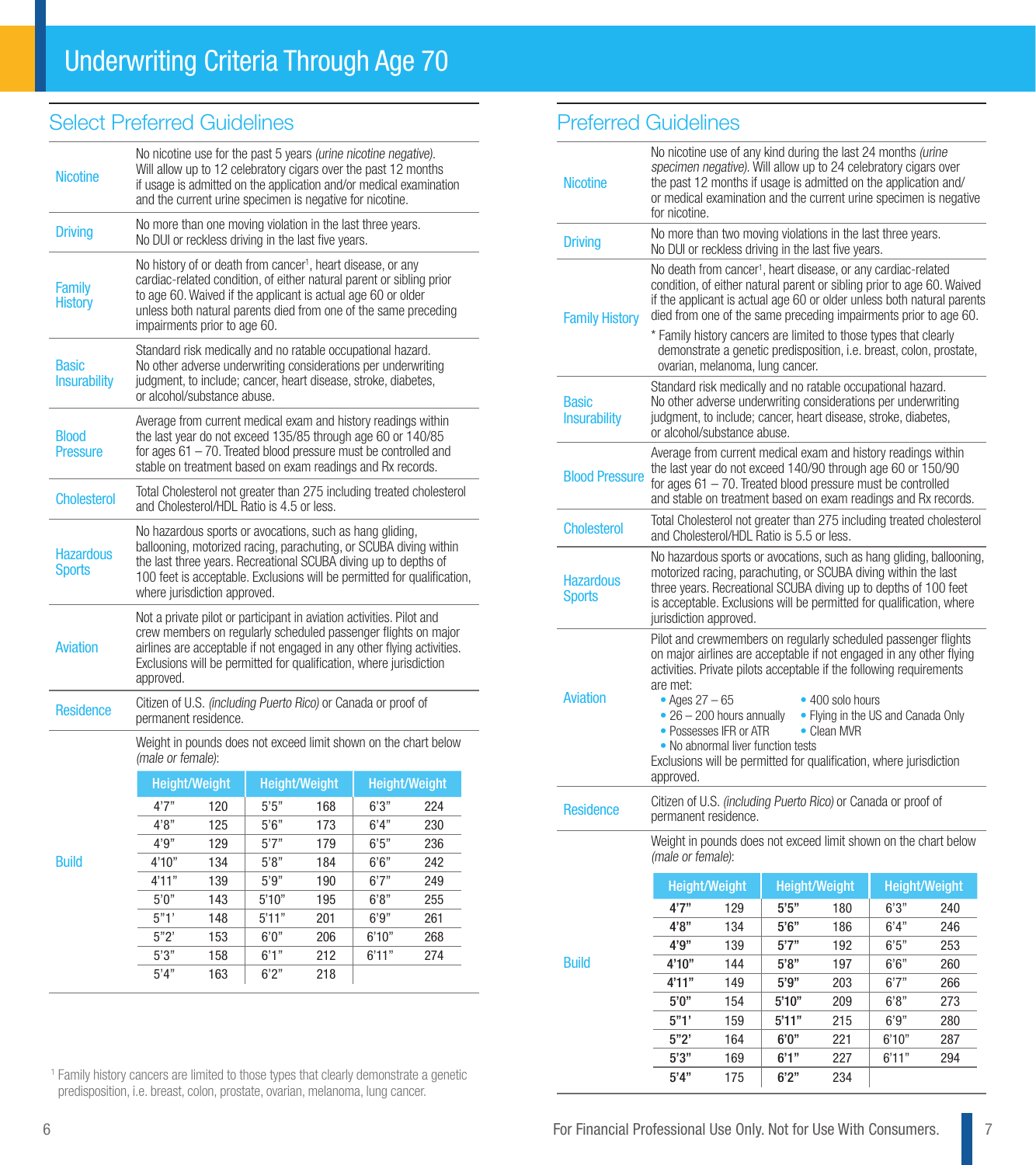## Select Preferred Guidelines

| <b>Nicotine</b>                     | No nicotine for 5 years <i>(urine negative)</i> . Will allow up to 12<br>celebratory cigars over the past 12 months if usage is admitted<br>on the application and/or medical examination and the current<br>urine specimen is negative for nicotine. |
|-------------------------------------|-------------------------------------------------------------------------------------------------------------------------------------------------------------------------------------------------------------------------------------------------------|
| <b>Driving</b>                      | No more than one moving violation in the last three years.<br>No DUI or reckless driving in the last five years.                                                                                                                                      |
| <b>Basic</b><br><b>Insurability</b> | Must have regular, preventive medical care and no other adverse<br>underwriting considerations per underwriting judgment, to<br>include; cancer, heart disease, stroke, diabetes, or alcohol/<br>substance abuse.                                     |
| <b>Blood</b><br>Pressure            | Average from exam and readings within the last year may not<br>exceed 150/90. Treated blood pressure must be controlled<br>and stable on treatment based on exam readings and Rx<br>records or the APS.                                               |
| <b>Cholesterol</b>                  | Total Cholesterol may not be lower than 130 untreated and<br>may not exceed 275 with or without treatment.<br>Cholesterol/HDL Ratio may not exceed 4.5.                                                                                               |
| <b>Aviation</b>                     | Exclusions will be permitted for qualification, where jurisdiction<br>approved.                                                                                                                                                                       |
| <b>Residence</b>                    | Citizen of U.S. <i>(including Puerto Rico)</i> or Canada or proof<br>of permanent residence.                                                                                                                                                          |

Weight in pounds may not be less than the minimum or exceed the maximum, based on the chart below:

| <b>Height</b> | Weight |      | <b>Height</b> | Weight |      |
|---------------|--------|------|---------------|--------|------|
|               | Min.   | Max. |               | Min.   | Max. |
| 4'7''         | 95     | 129  | 5'10"         | 153    | 209  |
| 4'8"          | 98     | 134  | 5'11"         | 158    | 215  |
| 4'9''         | 102    | 139  | 6'0''         | 162    | 221  |
| 4'10''        | 105    | 144  | 6'1''         | 167    | 227  |
| 4'11"         | 109    | 149  | 6'2"          | 171    | 234  |
| 5'0''         | 113    | 154  | 6'3''         | 176    | 240  |
| 5"1'          | 116    | 159  | 6'4''         | 181    | 246  |
| 5"2"          | 120    | 164  | 6'5''         | 186    | 253  |
| 5'3''         | 124    | 169  | 6'6''         | 190    | 260  |
| 5'4"          | 128    | 175  | 6'7''         | 195    | 266  |
| 5'5''         | 132    | 180  | 6'8"          | 200    | 273  |
| 5'6''         | 136    | 186  | 6'9''         | 205    | 280  |
| 5'7''         | 140    | 192  | 6'10"         | 210    | 287  |
| 5'8"          | 145    | 197  | 6'11"         | 216    | 294  |
| 5'9"          | 149    | 203  |               |        |      |

Build

## Preferred Guidelines

Build

| <b>Nicotine</b>                     | No nicotine use of any kind during the last 24 months (urine<br>specimen negative). Will allow up to 24 celebratory cigars<br>over the past 12 months if usage is admitted on the application<br>and/or medical examination and the current urine specimen is<br>negative for nicotine. |
|-------------------------------------|-----------------------------------------------------------------------------------------------------------------------------------------------------------------------------------------------------------------------------------------------------------------------------------------|
| <b>Driving</b>                      | No more than two moving violations in the last three years.<br>No DUI or reckless driving in the last five years.                                                                                                                                                                       |
| <b>Basic</b><br><b>Insurability</b> | Must have regular, preventive medical care and no other<br>adverse underwriting considerations per underwriting judgment,<br>to include; cancer, heart disease, stroke, diabetes, or alcohol/<br>substance abuse.                                                                       |
| <b>Blood</b><br><b>Pressure</b>     | Average from exam and readings within the last year may not<br>exceed 160/95. Treated blood pressure must be controlled<br>and stable on treatment based on exam readings and Rx<br>records or the APS.                                                                                 |
| <b>Cholesterol</b>                  | Total Cholesterol may not be lower than 130 untreated and<br>may not exceed 275 with or without treatment. Cholesterol/HDL<br>Ratio may not exceed 5.5.                                                                                                                                 |
| <b>Aviation</b>                     | Exclusions will be permitted for qualification, where jurisdiction<br>approved.                                                                                                                                                                                                         |
| <b>Residence</b>                    | Citizen of U.S. <i>(including Puerto Rico)</i> or Canada or proof<br>of permanent residence.                                                                                                                                                                                            |
|                                     | Weight in pounds may not be less than the minimum or exceed                                                                                                                                                                                                                             |

Weight in pounds may not be less than the minimum or exceed the maximum, based on the chart below:

| <b>Height</b> | Weight |      | <b>Height</b> | Weight |      |
|---------------|--------|------|---------------|--------|------|
|               | Min.   | Max. |               | Min.   | Max. |
| 4'7''         | 86     | 142  | 5'10"         | 139    | 230  |
| 4'8"          | 89     | 147  | 5'11"         | 143    | 237  |
| 4'9"          | 92     | 152  | 6'0''         | 147    | 243  |
| 4'10"         | 96     | 158  | 6'1''         | 152    | 250  |
| 4'11"         | 99     | 163  | 6'2"          | 156    | 257  |
| 5'0''         | 102    | 169  | 6'3''         | 160    | 264  |
| 5"1"          | 106    | 175  | 6'4"          | 164    | 271  |
| 5"2"          | 109    | 180  | 6'5''         | 169    | 278  |
| 5'3''         | 113    | 186  | 6'6''         | 173    | 286  |
| 5'4''         | 117    | 192  | 6'7''         | 178    | 293  |
| 5'5"          | 120    | 198  | 6'8"          | 182    | 300  |
| 5'6''         | 124    | 204  | 6'9''         | 187    | 308  |
| 5'7''         | 128    | 211  | 6'10"         | 191    | 316  |
| 5'8"          | 132    | 217  | 6'11"         | 196    | 323  |
| 5'9''         | 135    | 223  |               |        |      |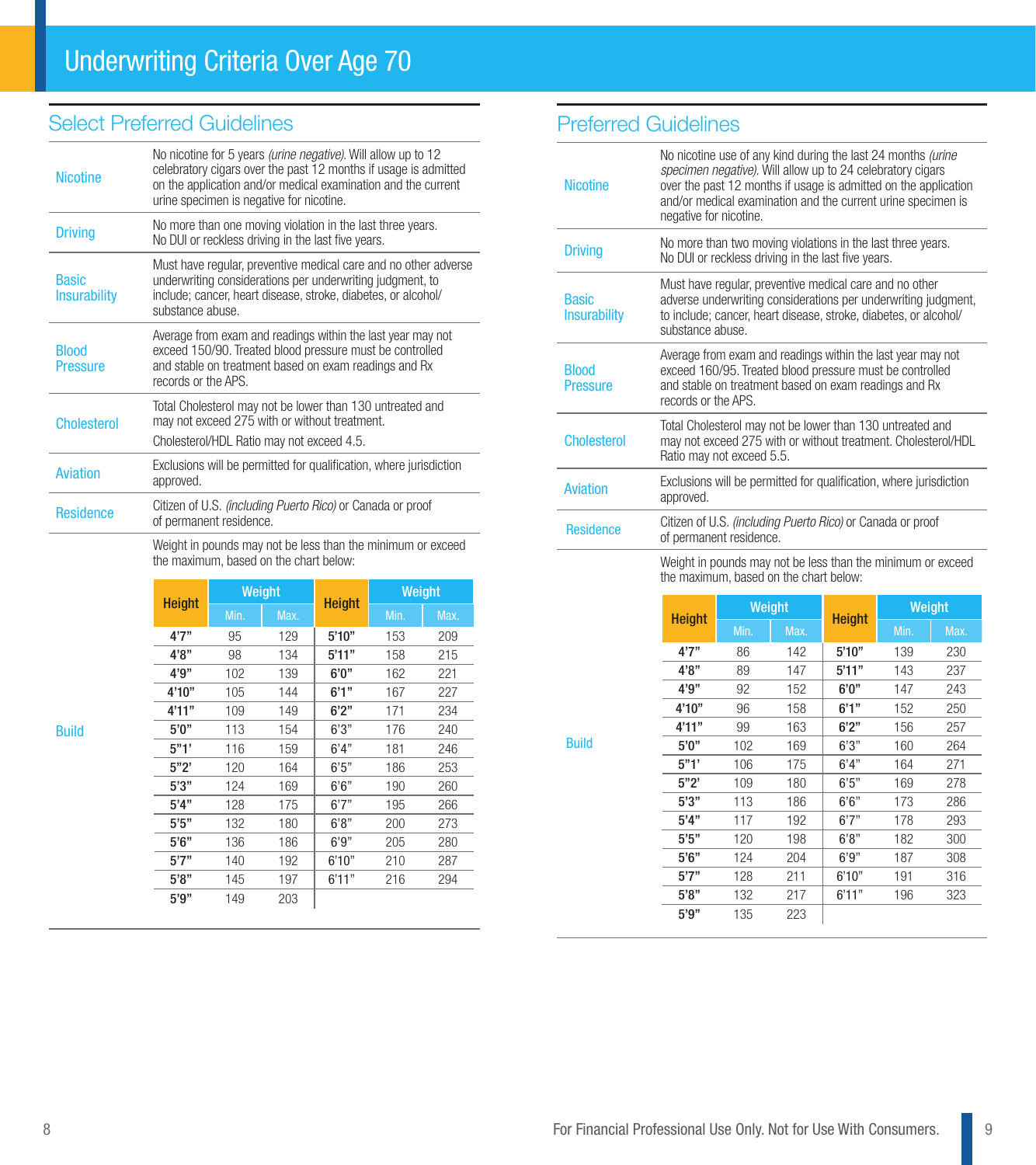The purpose of the coverage should be included in a cover memo or stated in the remarks section of the application.

# Personal Coverage

- Income replacement use the income multiples below to determine maximum face amount.
	- Verification of income may be required if the amount appears excessive in relationship to the overall financial picture.
	- Spouse/homemaker face amount is generally limited to 50% of working spouse coverage up to a maximum of \$1 million.
	- An equal amount of coverage up to \$1 million can be considered for mortgage protection, young families or other needs.

| <b>Ages</b> | <b>Income Multiples</b> |
|-------------|-------------------------|
| To age 40   | 30x                     |
| $41 - 50$   | 20x                     |
| $51 - 60$   | 15x                     |
| $61 - 65$   | 10x                     |
| 66 and over | ĥх                      |

- Estate Tax/Liquidity traditional estate tax and liquidity planning sales
	- Third-party verification of assets and income required.
- Asset Maximization IRA Maximization/Legacy/Asset and Wealth Transfer Sales
	- The maximum total line with all companies is based on only the value of the investment assets (mutual funds, stock, bonds, IRA, cash, etc.) and value of equity in the personal residence. See underwriting guideline below.
	- The last quarterly statements for all investment assets should be included with the application along with a cover letter outlining the sales concept and purpose for the coverage.
- Maximum Face Amount Guidelines
	- Asset Value = investment assets + market value of personal residence
	- $-$  Asset value x 50% in-force coverage = maximum face amount for Asset Maximization sales
- Charitable Sales the amount of coverage is generally based on a documented pattern of giving, but when there are significant investment assets, the Asset Maximization guidelines may apply as well.

## Business Coverage

- Key-Man Coverage the face amount allowed is based on the income of the key person being insured and is generally limited to 5x – 10x salary.
	- Verification of income may be required.
- Buy-Sell Coverage the face amount should reflect the insured's percentage ownership in the business and be in line with the market value of the business.
- Collateral Assignment for Loan the percentage of the loan that will be covered may be limited to 70% of the loan amount for corporate coverage.
	- Personal coverage for up to 100% of the loan amount may be allowed for small business loans, but loans backed by the SBA for new startup businesses are generally limited to the loan amount up to a maximum face amount of \$500,000.
	- A copy of the loan agreement is required for all loan collateral assignment cases.

# Confidential Financial Statement (CFS)

| Ages $0 - 70$ | Face Amounts \$5,000,001+ |
|---------------|---------------------------|
| Ages $71+$    | Face Amounts \$3,000,001+ |

- A CFS should be submitted for all estate tax/liquidity, asset maximization and charitable giving cases.
- Any bankruptcy in the last 3 years.

# Third-Party Verification of Assets

- Third-party verification of assets is required for all face amounts over \$5 million and may be required for face amounts under \$5 million depending on the purpose of the coverage. Asset verification may include CPA statements, quarterly investment statements, tax returns, public record checks, etc.
- At the producer's request, Protective will accept tax transcripts in lieu of tax returns with a properly completed form 4506-T for face amounts \$5,000,001 – \$10,000,000.

## **Bankruptcy**

- Chapter 7 Applicants can be considered at one year from the date the bankruptcy is discharged if salaried employee or two years if self-employed.
- Chapter 11 Applicants can be considered one year from the date of discharge.
- Chapter 13 Applicants can be considered one year from the date the reorganization is approved for salaried applicants, or two years if self-employed.
- Confidential Financial Statement (CFS) and verification of income (tax returns or paystub) will be required for any bankruptcy within the last 3 years. In addition, the Home Office will order a Credit Report.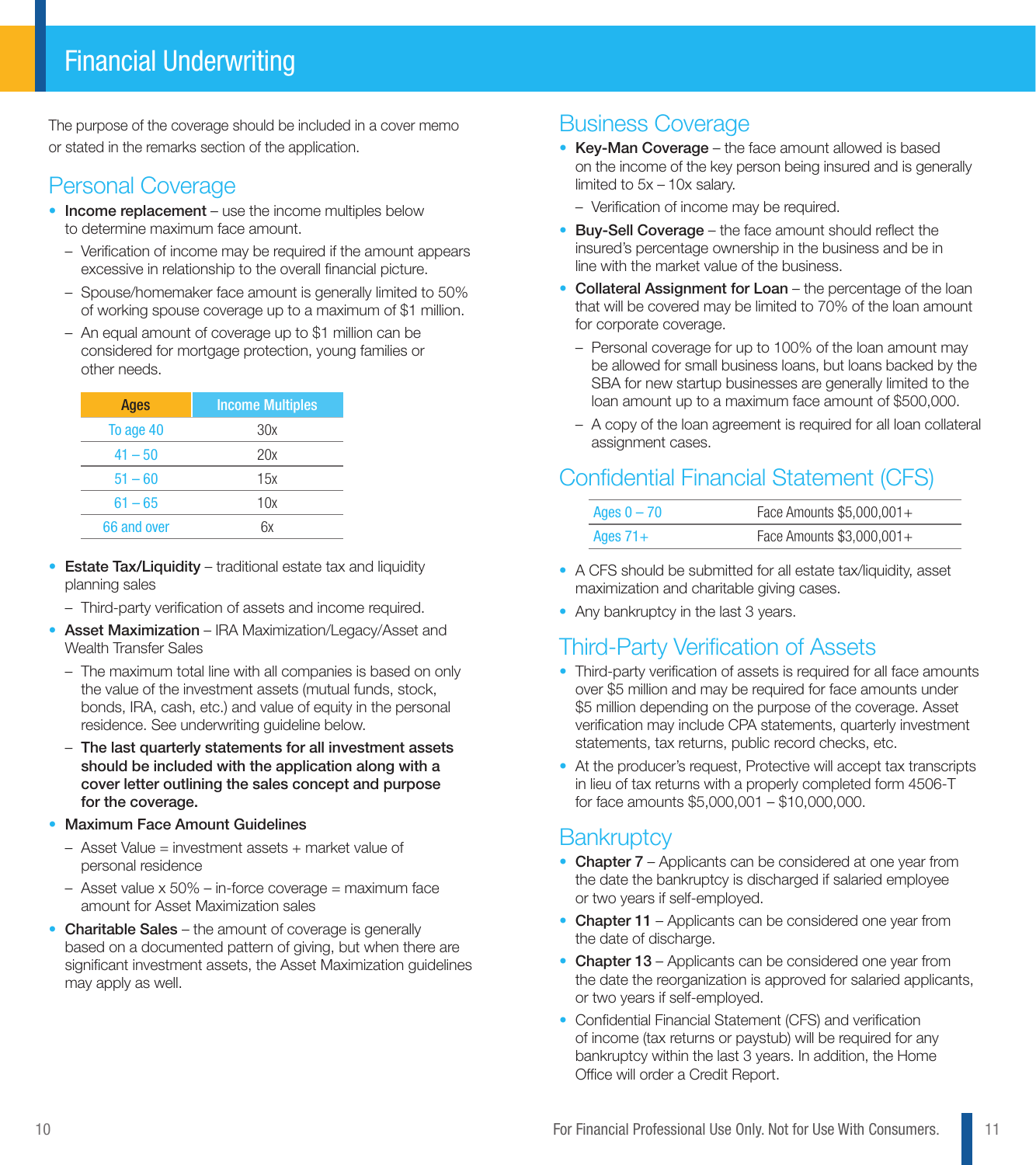# Expiration of Underwriting Requirements

Applications and underwriting requirements are valid for a limited period of time. Below are guidelines for the validity/expiration of underwriting requirements:

| Document/Test            | Age $0 - 70$ | Age $71+$ |  |
|--------------------------|--------------|-----------|--|
| <b>Application</b>       | 1 year       | 6 months  |  |
| Exam                     | 1 year       | 6 months  |  |
| Labs                     | 1 year       | 6 months  |  |
| <b>MCAS/LDCT</b>         | 1 year       | 6 months  |  |
| <b>EKG</b>               | 1 year       | 1 year    |  |
| <b>Inspection Report</b> | 1 vear       | 1 year    |  |

We will use exam, lab and EKG requirements completed for another company as long as they are provided to us and do not fall outside of Expiration of Underwriting Requirements guidelines above. A completed Protective Part 1A will be required.

#### Statement of Health

Evidence of insurability is determined from the date of the most recent paramedical exam. Below are guidelines for requiring a GHS (Good Health Statement):

| Age of Exam      | Age $0 - 70$                | Age $71+$                   |
|------------------|-----------------------------|-----------------------------|
| $0 - 60$ Days    | N/A                         | N/A                         |
| $61 - 90$ Days   | N/A                         | <b>GHS</b>                  |
| $91 - 180$ Days  | <b>GHS</b>                  | <b>GHS</b>                  |
| $181 - 365$ Days | <b>GHS</b>                  | New Medical<br>Requirements |
| $>$ 365 Days     | New Medical<br>Requirements | New Medical<br>Requirements |

Please note: previously withdrawn or not-taken cases that are reopened and cases where a face increase or additional benefits are requested after initial review will require a GHS, regardless of the age of the exam.

# Underwriting Programs

#### Pro Credit Standard-to-Preferred Underwriting Program (applies to all Fully Underwritten Products)

This crediting program allows consideration for a preferred non-tobacco rate classification when an applicant is disqualified due solely to only one of the following cardiovascular risk factors:

- Blood pressure
- Build
- Total cholesterol
- Cholesterol/HDL ratio
- Family history (heart disease)

Eligibility for this upgrade will depend on the extent of the single deviation as well as the remaining cardiovascular risk factors.

This program applies only to new business cases.

The Protected Insurability Rider is not allowed with this program.

# Protective Life Underwriting Solution (PLUS)

One size doesn't fit all when it comes to underwriting. PLUS is designed to underwrite Protective® Advantage Choice UL, Protective® Classic Choice term, Protective® Custom Choice UL (10 – 30), Protective® Indexed Choice UL, Protective® Lifetime Assurance UL, or ProClassic II UL applicants using a faster and less invasive process. Using advanced analytics, our flexible solution can streamline the experience for each applicant based on their individual circumstances.

| Ages $18 - 45$ | $$100,000 - $1,000,000$ |
|----------------|-------------------------|
| Ages $46-60$   | $$100,000 - $500,000$   |

#### Key Benefits of PLUS:

- Fluids and APSs may not be required
- Underwriting interview conducted by Protective employees
- Application cycle time reduced by 14 days
- All cases facilitated via Protective's automated underwriting platform to optimize speed to issue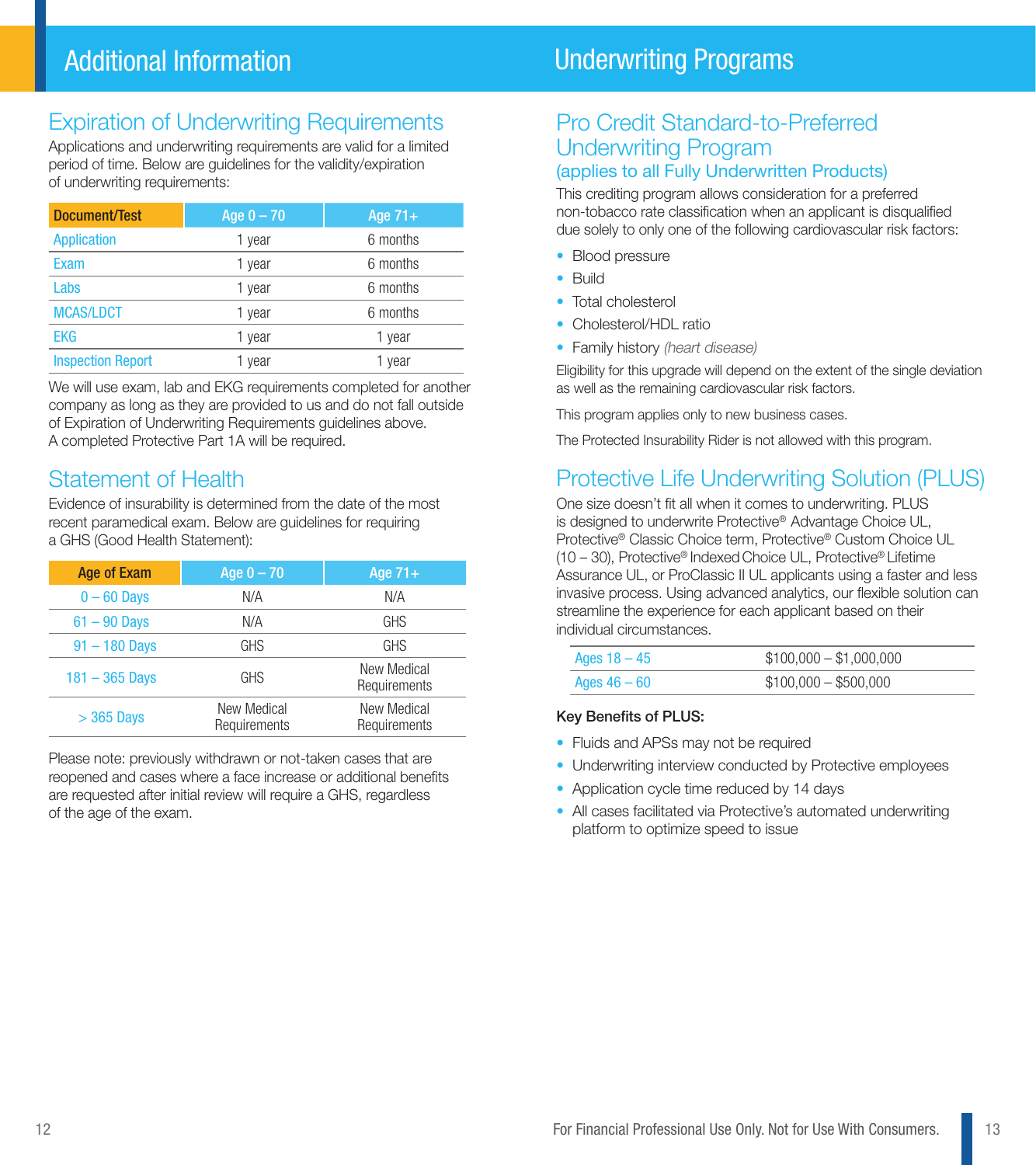# Foreign Travel & Foreign National **Guidelines**

# Foreign Travel Guidelines

The Swiss Re Life Guide will be our primary resource for underwriting risks related to foreign travel. These guidelines address the country(ies) being visited, as well as other risk factors such as the specific region with the country, purpose of the travel, occupation, frequency and total duration. After consideration of all risk factors, short duration travel may be eligible for more favorable rate classes. In addition to the information provided on the application, a foreign travel questionnaire may also be required.

Additional Considerations Include:

- Purpose for and specific location of the travel.
- Short term travel is defined as 8 weeks or less annually. Durations of up to 6 months annually will be considered as "travel" under these guidelines. For our purposes, travel durations of more than 6 months annually will be considered as foreign "residence."
- All benefits and riders will be individually underwritten.

# Foreign National Guidelines

#### Category 1

Non-U.S. citizen with a Permanent Visa (Green Card) who is legally residing in the U.S. on a permanent basis.

| <b>Requirements</b>                                                                                                      | <b>Insured</b> | <b>Owner</b> |
|--------------------------------------------------------------------------------------------------------------------------|----------------|--------------|
| Applications, medical exams, labs and tests<br>must be completed in the U.S.                                             |                |              |
| Must comprehend the English language<br>(Spanish speaking applicants must go through<br>the TeleLife Interview Process.) |                |              |
| Tax ID: SSN                                                                                                              |                |              |
| Tax ID: Required for business ownership<br>and U.S. trust ownership                                                      |                |              |
| Copy of Green Card                                                                                                       |                |              |

#### Category 2

Non-U.S citizen in the U.S. on an acceptable temporary visa.

| <b>Requirements</b>                                                                                                                                                                                                                                                                                                                                                                                      | <b>Insured</b> | <b>Owner</b> |
|----------------------------------------------------------------------------------------------------------------------------------------------------------------------------------------------------------------------------------------------------------------------------------------------------------------------------------------------------------------------------------------------------------|----------------|--------------|
| $l$ ssue ages: $18 - 70$                                                                                                                                                                                                                                                                                                                                                                                 | $\bullet$      |              |
| All solicitation & delivery must occur in the U.S.                                                                                                                                                                                                                                                                                                                                                       | $\bullet$      |              |
| Foreign National Questionnaire                                                                                                                                                                                                                                                                                                                                                                           | ●              |              |
| Must be legally residing in the U.S. for a continuous<br>period of 1 year                                                                                                                                                                                                                                                                                                                                |                |              |
| Applications, medical exams, labs and tests must be<br>completed in the U.S.                                                                                                                                                                                                                                                                                                                             | $\bullet$      |              |
| Required APS - Medical records must be available<br>in English. (Protective will not pay for translation)                                                                                                                                                                                                                                                                                                | $\bullet$      |              |
| Tax ID: SSN <sup>1</sup>                                                                                                                                                                                                                                                                                                                                                                                 |                |              |
| Tax ID: Required for business ownership and U.S.<br>trust ownership                                                                                                                                                                                                                                                                                                                                      |                |              |
| Cover letter from writing agent explaining need and<br>purpose of coverage                                                                                                                                                                                                                                                                                                                               |                |              |
| Premiums must be paid in U.S. dollars and billed to<br>a U.S. bank (Bank account must be opened for more<br>than 6 months)                                                                                                                                                                                                                                                                               |                |              |
| Must have significant, legitimate interests in the<br>U.S., including property or business ownership as<br>well as an established U.S. bank account                                                                                                                                                                                                                                                      |                |              |
| Must comprehend the English language (Spanish<br>speaking applicant must go through the TeleLife<br>Interview Process)                                                                                                                                                                                                                                                                                   |                |              |
| Must hold a visa from the specified list of visa types:<br>E - Treaty/Traders/Investors<br>H1 (B or C) - Temporary workers with special<br>merit/ability<br>I-Information media representative<br>K - Family member or fiancé of U.S. citizen<br>L - Intra-company transfer<br>O - Worker with extraordinary ability<br>TN - Mexican professionals under NAFTA<br>TD - Mexican professionals under NAFTA |                |              |
| Copy of Visa                                                                                                                                                                                                                                                                                                                                                                                             | 0              |              |
| Copy of Passport                                                                                                                                                                                                                                                                                                                                                                                         |                |              |
| Complete copy of U.S. Trust (if applicable)                                                                                                                                                                                                                                                                                                                                                              |                |              |

<sup>1</sup> For VISA Types: K, L2 and O2, an ITIN may be acceptable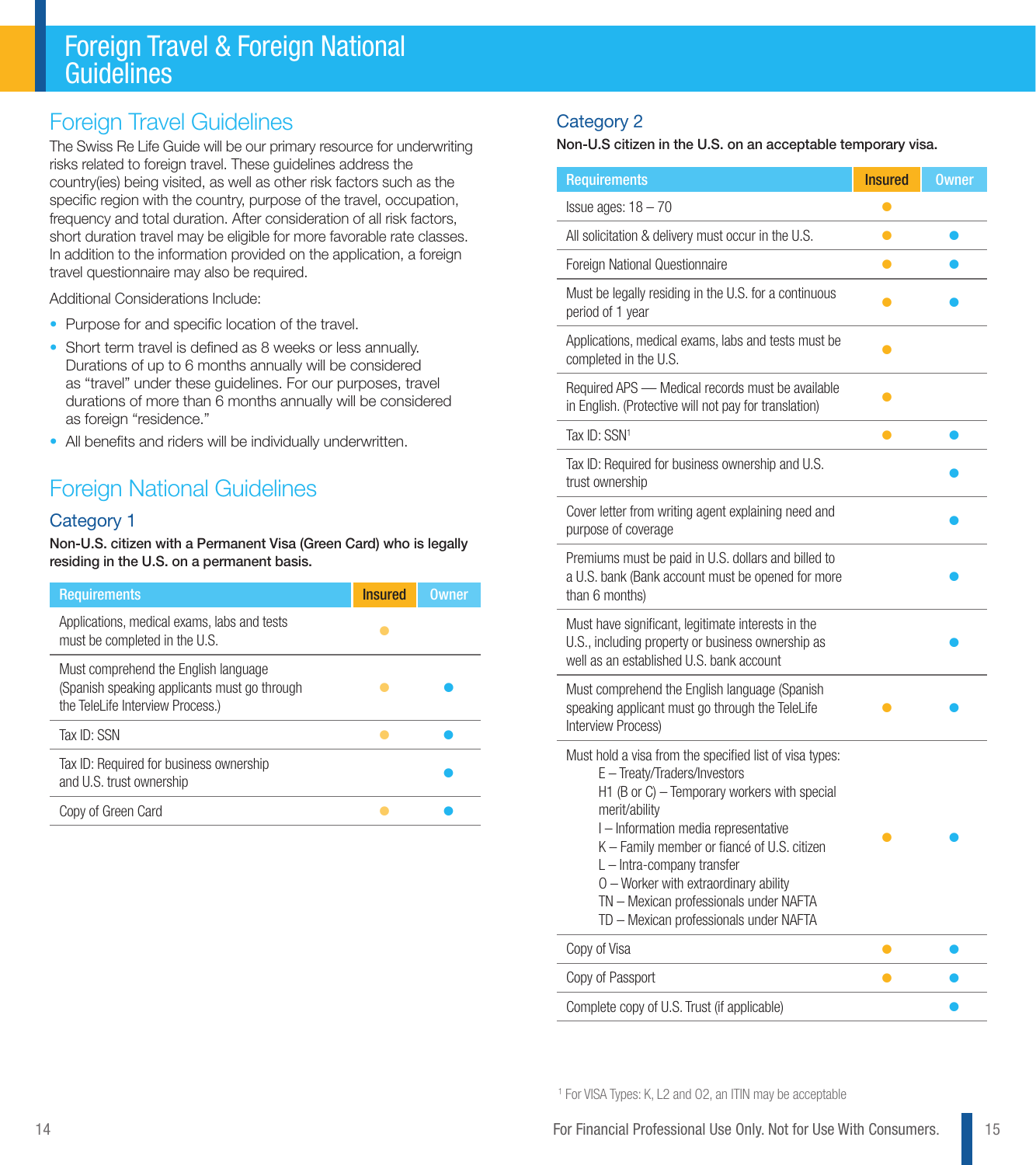Must be a citizen of a country in the country listing table:

| Antilles, Netherlands         | <b>French Antilles</b>       | Norway                          |
|-------------------------------|------------------------------|---------------------------------|
| Argentina                     | French Polynesia             | Qatar                           |
| Aruba                         | Germany                      | Panama                          |
| Australia                     | Gibraltar                    | Paraguay                        |
| Austria                       | Greece                       | Peru                            |
| Azores Islands                | Greenland                    | Philippines (Manila only)       |
| <b>Bahamas</b>                | Grenada                      | Poland                          |
| <b>Bahrain</b>                | Grenadines                   | Portugal                        |
| <b>Barbados</b>               | Guadeloupe                   | Samoa                           |
| Barbuda                       | Guatemala                    | San Marino                      |
| <b>Belgium</b>                | <b>Guernsey Island</b>       | Sardinia                        |
| Belize                        | Holland                      | Scotland                        |
| <b>Bermuda</b>                | <b>Honduras</b>              | <b>Sicily</b>                   |
| <b>Bonaire</b>                | Hong Kong                    | Singapore                       |
| <b>Brazil</b>                 | Hungary                      | Slovakia                        |
| <b>Britain</b>                | Iceland                      | Slovenia                        |
| <b>British Virgin Islands</b> | India (Major cities)         | South Korea                     |
| <b>Brunei</b>                 | Ireland                      | Spain                           |
| <b>Bulgaria</b>               | Italy                        | St. Christopher                 |
| Canary Islands                | Jamaica                      | St. Kitts and Nevis             |
| Canada                        | Japan                        | St. Lucia                       |
| Cayman Islands                | Jersey Island                | St. Maarten                     |
| <b>Channel Islands</b>        | Luxembourg                   | St. Martin                      |
| Chile                         | Macau                        | St. Pierre and Miquelon         |
| China (Major cities)          | Madeira                      | St. Vincent & the Grenadines    |
| China (Taiwan)                | Malaysia (Kuala Lumpur only) | Sweden                          |
| Corsica                       | Malta                        | Switzerland                     |
| Costa Rica                    | Martinique                   | Taiwan                          |
| Croatia                       | <b>Mexico</b>                | <b>Tasmania</b>                 |
| Curacao                       | Miquelon                     | Thailand (Bangkok)              |
| Cyprus (Greek part)           | <b>Monaco</b>                | <b>Trinidad and Tobago</b>      |
| <b>Czech Republic</b>         | Montserrat                   | Turkey (Major cities)           |
| <b>Dutch Antilles</b>         | <b>Netherlands</b>           | <b>Turks and Caicos Islands</b> |
| Ecuador                       | <b>Netherlands Antilles</b>  | <b>United Arab Emirates</b>     |
| <b>El Salvador</b>            | <b>Nevis</b>                 | <b>United Kingdom</b>           |
| England                       | New Caledonia                | Uruguay                         |
| Estonia                       | <b>New Zealand</b>           | <b>Vatican City</b>             |
| <b>Falklands Islands</b>      | Nicaragua                    | Virgin Islands UK               |
| <b>Finland</b>                | Northern Ireland             | Wales                           |
| France                        | Northern Mariana Islands     |                                 |

#### Category 3

Canadian citizens who do not have temporary or permanent U.S. visas and reside permanently in Canada\*.

| <b>Requirements</b>                                                                                                                                            | <b>Insured</b> | <b>Owner</b> |
|----------------------------------------------------------------------------------------------------------------------------------------------------------------|----------------|--------------|
| All solicitation & delivery must occur in the U.S.                                                                                                             | $\bullet$      |              |
| Foreign National Questionnaire                                                                                                                                 | $\bullet$      |              |
| Issue ages $18 - 70$                                                                                                                                           | e              |              |
| Minimum face amount - \$500,000                                                                                                                                | ●              |              |
| Applications, medical exams, labs and tests<br>must be completed in the U.S.                                                                                   | ●              |              |
| Inspection Report and Motor Vehicle Report<br>through First Financial will be required<br>(Note: Canadian Public Record checks<br>are not currently available) |                |              |
| Required APS - Medical records must be<br>available in English (Protective will not pay for<br>translation)                                                    |                |              |
| Tax ID: Canadian SSN                                                                                                                                           |                |              |
| Tax ID: Required for business ownership and<br>U.S. trust ownership                                                                                            |                |              |
| Cover letter from writing agent explaining the need<br>and purpose of coverage required                                                                        |                |              |
| Premiums must be paid in U.S. dollars and billed<br>to a U.S. bank (Bank account must be opened for<br>more than 6 months)                                     |                |              |
| Must have significant, legitimate interests in the<br>U.S. including property or business ownership as<br>well as an established U.S. bank account             |                |              |
| Must comprehend English language (Spanish<br>speaking applicants must go through the TeleLife<br>interview process)                                            |                |              |
| Must be a citizen of Canada and currently reside<br>in Canada                                                                                                  |                |              |
| Copy of Passport                                                                                                                                               | ●              |              |
| Copy of Driver's License                                                                                                                                       |                |              |
| Complete copy of U.S. trust (if applicable)                                                                                                                    |                |              |

\* Permissible Provinces: Ontario, Saskatchewan.

\* With underwriting & compliance prior approval: Newfoundland, Nunavut, Northwest Territories.

Non-permissible Provinces: Alberta, British Columbia, Manitoba, New Brunswick, Nova Scotia, Prince Edward Island, Quebec, Yukon.